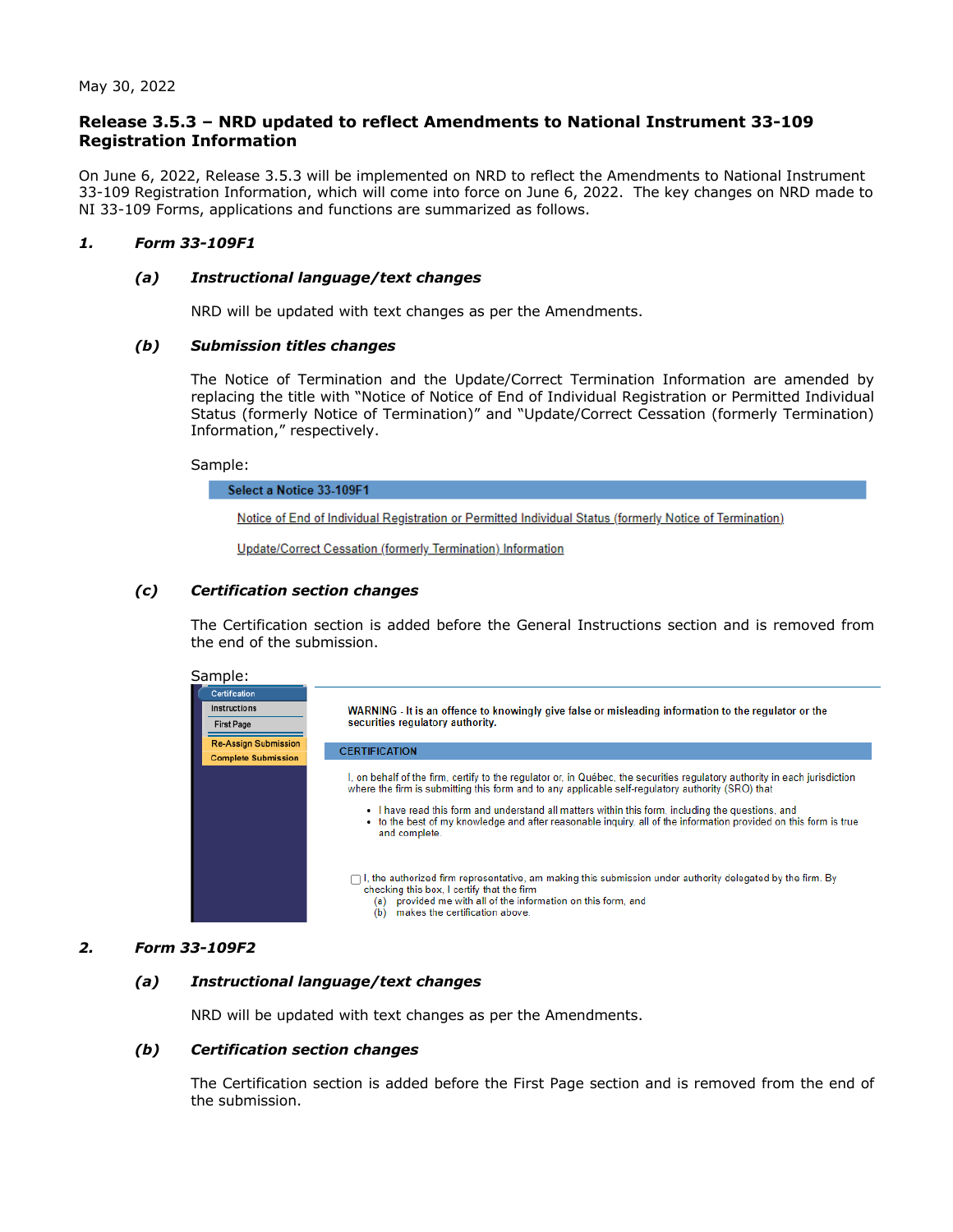#### Sample:



#### *3. Form 33-109F3*

#### *(a) Instructional language/text changes*

NRD will be updated with text changes as per the Amendments.

#### *(b) Certification section changes*

The Certification section is added before the General Instructions section and is removed from the end of the submission.



*(c) Instructional language changes*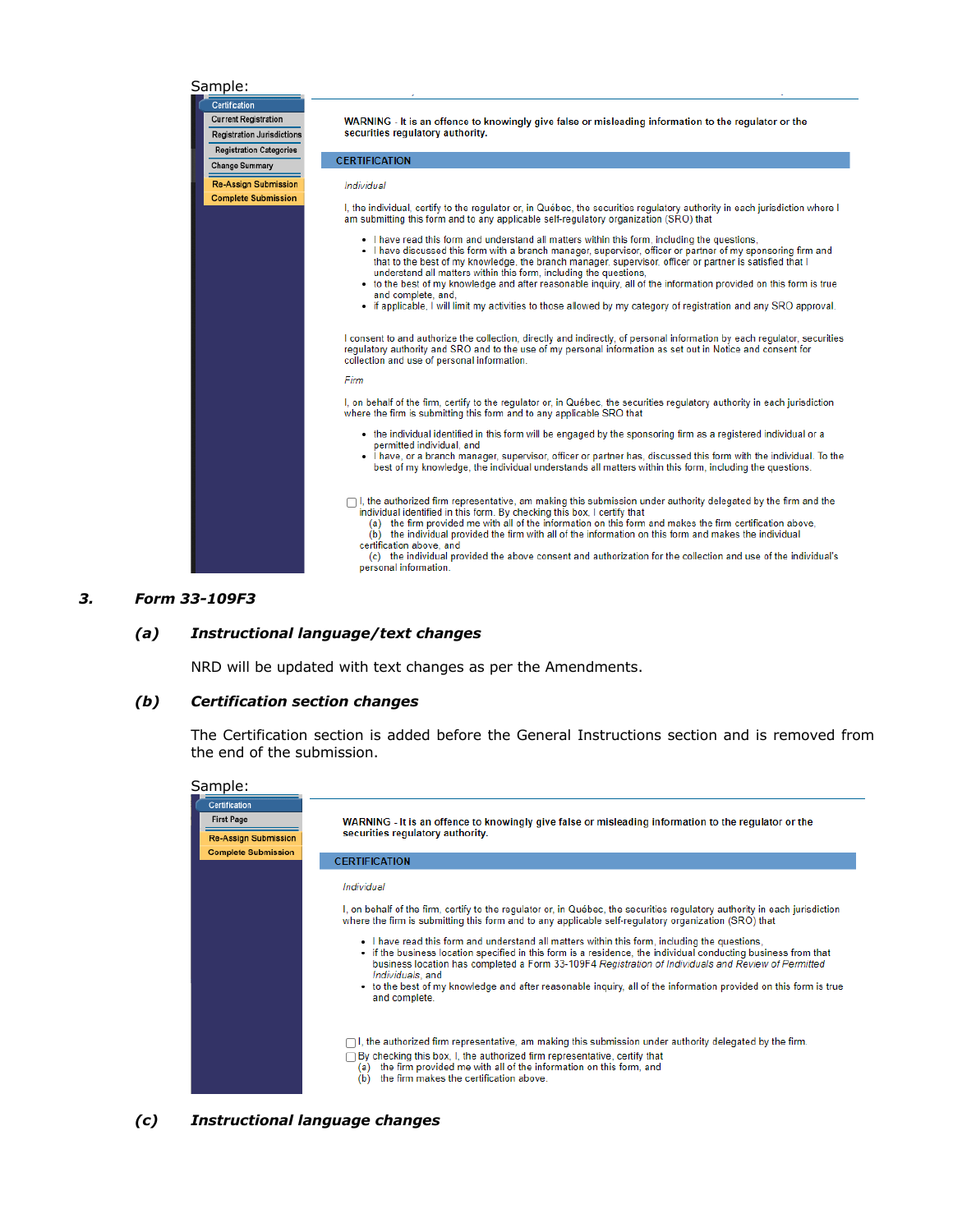The Notice regarding a business location that is a residence is added at the bottom of the First Page section.

#### Sample:

#### Notice regarding a business location that is a residence

For the administration of securities legislation or derivatives legislation, including commodity futures legislation, or both, the regulator or, in Québec, the securities regulatory authority may require access to the business location to review the books, records and documents of the registered firm. If applicable, the SRO may also require access to the business location for the administration of the rules of the SRO.

If the business location specified in this form is a residence, the regulator, securities regulatory authority or SRO may request consent to enter the residence.

If consent is not provided, it may affect the ability of the regulator, securities regulatory authority or SRO to access the books, records or documents of a registered firm and to determine whether securities legislation, derivatives legislation (including commodity futures legislation) or the rules of the SRO are being complied with. As a result, the regulator, securities regulatory authority or SRO may take action if they are unable to access and review the books, records or documents of a registered firm held at the business location.

#### *4. Form 33-109F4*

#### *(a) Instructional language/text changes*

NRD will be updated with text changes as per the Amendments.

#### *(b) Certification section changes*

The Certification section is added before the General Instructions section and is removed from the end of the submission.

| Sample:                                                 |                                                                                                                                                                                                                                                                                                                                                                                                                                                                                                                                                                                                 |
|---------------------------------------------------------|-------------------------------------------------------------------------------------------------------------------------------------------------------------------------------------------------------------------------------------------------------------------------------------------------------------------------------------------------------------------------------------------------------------------------------------------------------------------------------------------------------------------------------------------------------------------------------------------------|
| Certification                                           |                                                                                                                                                                                                                                                                                                                                                                                                                                                                                                                                                                                                 |
| Instructions                                            | WARNING - It is an offence to knowingly give false or misleading information to the regulator or the                                                                                                                                                                                                                                                                                                                                                                                                                                                                                            |
| Name                                                    | securities regulatory authority.                                                                                                                                                                                                                                                                                                                                                                                                                                                                                                                                                                |
| <b>Residential Address</b>                              |                                                                                                                                                                                                                                                                                                                                                                                                                                                                                                                                                                                                 |
| <b>Personal Information</b>                             | <b>CERTIFICATION</b>                                                                                                                                                                                                                                                                                                                                                                                                                                                                                                                                                                            |
| Citizenship                                             | Individual                                                                                                                                                                                                                                                                                                                                                                                                                                                                                                                                                                                      |
| <b>Registration Jurisdictions</b>                       |                                                                                                                                                                                                                                                                                                                                                                                                                                                                                                                                                                                                 |
| <b>Registration Categories</b>                          | I, the individual, certify to the regulator or, in Québec, the securities regulatory authority in each jurisdiction where I<br>am submitting this form and to any applicable self-regulatory organization (SRO) that                                                                                                                                                                                                                                                                                                                                                                            |
| <b>Address for Service</b>                              |                                                                                                                                                                                                                                                                                                                                                                                                                                                                                                                                                                                                 |
| Proficiency                                             | . I have read this form and understand all matters within this form, including the questions and, for greater<br>certainty, if the business location is a residence, the notice in item 9.                                                                                                                                                                                                                                                                                                                                                                                                      |
| <b>Location of Employment</b>                           | • I have discussed this form with a branch manager, supervisor, officer or partner of my sponsoring firm and                                                                                                                                                                                                                                                                                                                                                                                                                                                                                    |
| <b>Reportable Activities</b>                            | that to the best of my knowledge, the branch manager, supervisor, officer or partner is satisfied that I                                                                                                                                                                                                                                                                                                                                                                                                                                                                                        |
| <b>Previous Employment</b>                              | understand all matters within this form, including the questions,<br>• to the best of my knowledge and after reasonable inquiry, all of the information provided on this form is true                                                                                                                                                                                                                                                                                                                                                                                                           |
| <b>Resignations and</b><br><b>Terminations</b>          | and complete, and,                                                                                                                                                                                                                                                                                                                                                                                                                                                                                                                                                                              |
| <b>Regulatory Disclosure</b>                            | • if applicable, I will limit my activities to those allowed by my category of registration and any SRO approval.                                                                                                                                                                                                                                                                                                                                                                                                                                                                               |
| <b>Criminal Disclosure</b>                              |                                                                                                                                                                                                                                                                                                                                                                                                                                                                                                                                                                                                 |
| <b>Civil Disclosure</b>                                 | I consent to and authorize the collection, directly and indirectly, of personal information by each requlator, securities<br>requlatory authority and SRO and to the use of my personal information as set out in item 20.                                                                                                                                                                                                                                                                                                                                                                      |
| <b>Financial Disclosure</b>                             | Firm                                                                                                                                                                                                                                                                                                                                                                                                                                                                                                                                                                                            |
| <b>Ownership of Securities</b><br>and Derivatives Firms | I, on behalf of the firm, certify to the regulator or, in Québec, the securities regulatory authority in each jurisdiction                                                                                                                                                                                                                                                                                                                                                                                                                                                                      |
| <b>Print Submission</b>                                 | where the firm is submitting this form and to any applicable SRO that                                                                                                                                                                                                                                                                                                                                                                                                                                                                                                                           |
| <b>Re-Assign Submission</b>                             | • the individual identified in this form will be engaged by the sponsoring firm as a registered individual or a                                                                                                                                                                                                                                                                                                                                                                                                                                                                                 |
| <b>Complete Submission</b>                              | permitted individual, and                                                                                                                                                                                                                                                                                                                                                                                                                                                                                                                                                                       |
|                                                         | . I have, or a branch manager, supervisor, officer or partner has, discussed this form with the individual. To the<br>best of my knowledge, the individual understands all matters within this form, including the questions.                                                                                                                                                                                                                                                                                                                                                                   |
|                                                         | $\Box$ I, the authorized firm representative, am making this submission under authority delegated by the firm and the<br>individual identified in this form. By checking this box, I certify that<br>(a) the firm provided me with all of the information on this form and makes the firm certification above.<br>(b) the individual provided the firm with all of the information on this form and makes the individual<br>certification above, and<br>(c) the individual provided the above consent and authorization for the collection and use of the individual's<br>personal information. |

#### *(c) Item 9 instructional language changes*

The Notice regarding a business location that is a residence is added at the bottom of the section.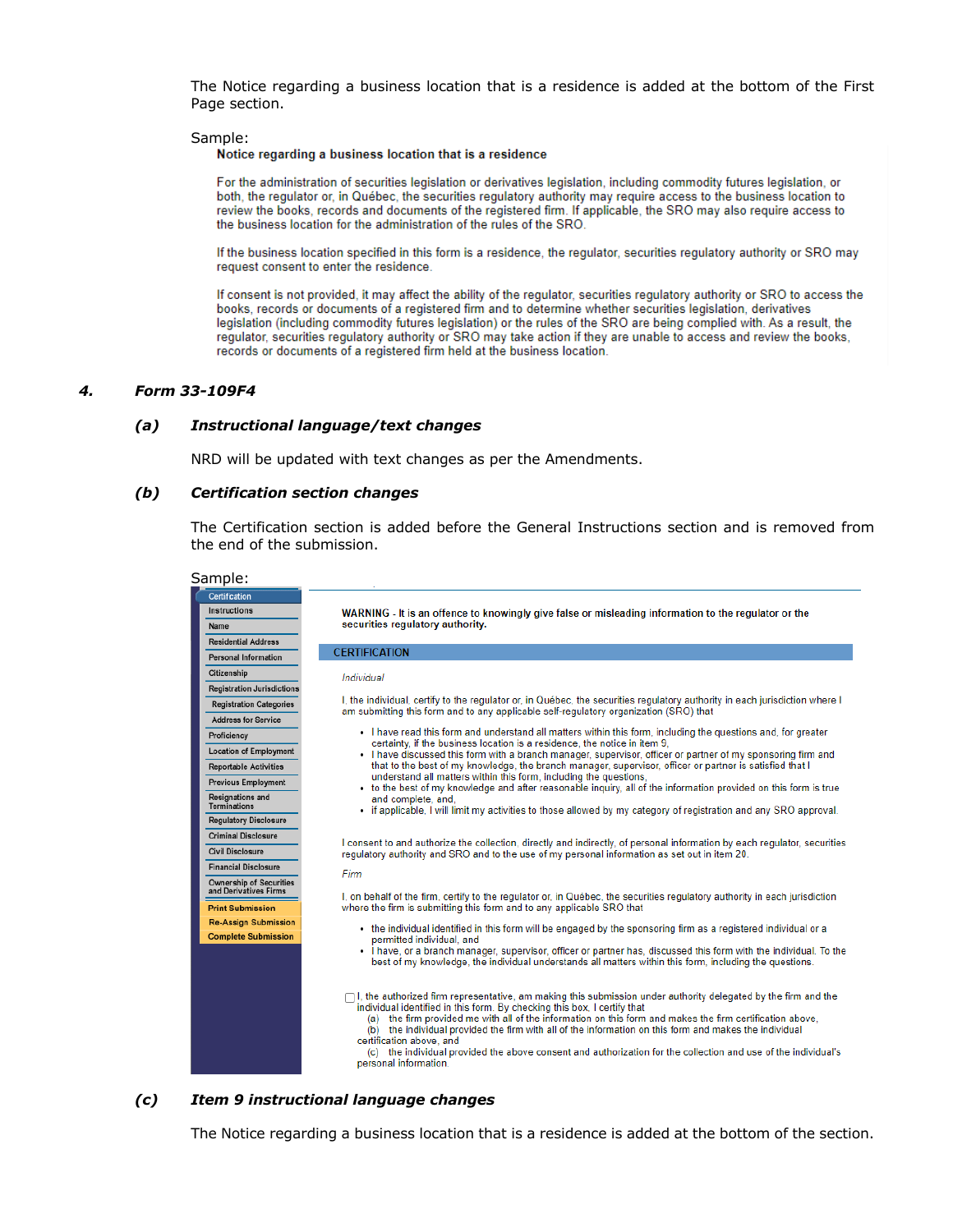# Sample:<br>Notice regarding a business location that is a residence

For the administration of securities legislation or derivatives legislation, including commodity futures legislation, or both, the regulator or, in Québec, the securities regulatory authority may require access to the business location to review the books, records and documents of the registered firm. If applicable, the SRO may also require access to the business location for the administration of the rules of the SRO.

If the business location specified in this form is a residence, the regulator, securities regulatory authority or SRO may request consent to enter the residence.

If consent is not provided, it may affect the ability of the regulator, securities regulatory authority or SRO to access the books, records or documents of a registered firm and to determine whether securities legislation, derivatives legislation (including commodity futures legislation) or the rules of the SRO are being complied with. As a result, the regulator, securities regulatory authority or SRO may take action if they are unable to access and review the books, records or documents of a registered firm held at the business location.

#### *(d) Item 10 title changes*

The Current employment is amended by replacing the title with "Reportable activities."

Sample: Item 10 - Reportable activities **Schedule G Reportable activities** 

#### *(e) Item 10 instructional language changes*

The Instruction is added in the beginning of the section.

| Sample:                           |                                                                                                                                                                                                                                        |
|-----------------------------------|----------------------------------------------------------------------------------------------------------------------------------------------------------------------------------------------------------------------------------------|
| Certification                     | Item 10 - Reportable activities                                                                                                                                                                                                        |
| Instructions                      |                                                                                                                                                                                                                                        |
| Name                              |                                                                                                                                                                                                                                        |
| <b>Residential Address</b>        | 1. Activities with your sponsoring firm                                                                                                                                                                                                |
| Personal Information              | Instructions: Describe all of your roles and responsibilities with your sponsoring firm, whether these roles and                                                                                                                       |
| Citizenship                       | responsibilities are securities related or not (e.g., sale of securities, review of marketing materials. IT helpdesk.<br>negotiation of employment contracts, sales of banking and insurance products and services). Include any other |
| <b>Registration Jurisdictions</b> | information about your position with your sponsoring firm that is relevant for the requlator or, in Québec, the<br>securities regulatory authority to know (e.g., if your role is specialized). For example, if you are applying as an |
| <b>Registration Categories</b>    |                                                                                                                                                                                                                                        |
| <b>Address for Service</b>        | advising representative limited to client relationship management, indicate this by including the following<br>statement in Schedule G: "Individual is seeking registration as CRM AR."                                                |
| Proficiency                       |                                                                                                                                                                                                                                        |
| <b>Location of Employment</b>     | Complete a Schedule G with respect to your roles and responsibilities with your sponsoring firm.                                                                                                                                       |
| <b>Reportable Activities</b>      | 2. Reportable outside activities                                                                                                                                                                                                       |

#### *(f) Item 10 question changes*

A new mandatory question is added for all current reportable activities to provide all business title(s) and professional designation(s) for the activity. Submissions that are in work-in-progress as of June 6, 2022, or that are returned to the firm to address deficiencies on or after June 6, 2022 will be required to respond to the new question.

Sample:

(e) Provide all business title(s) and professional designation(s) you use for the activity.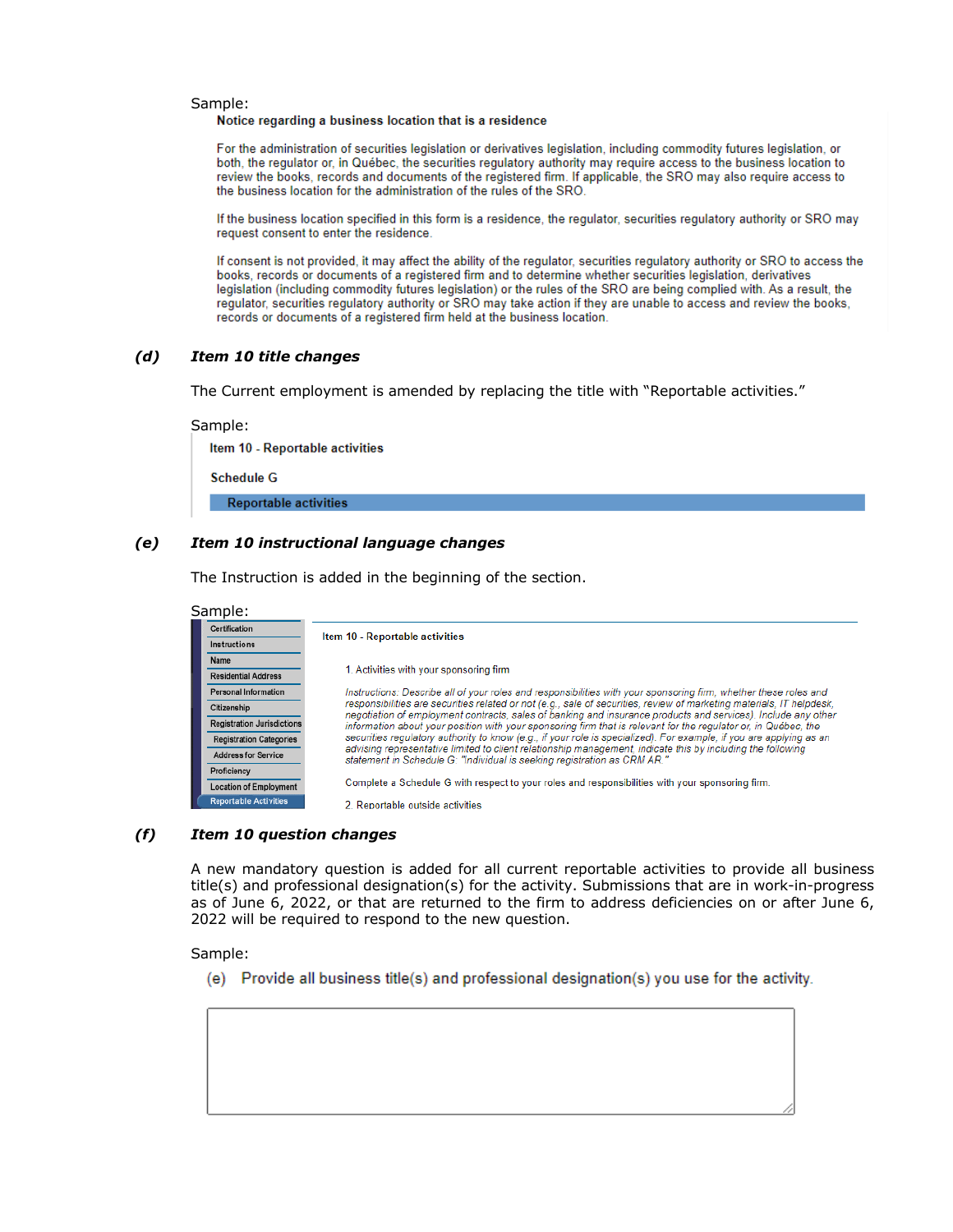#### *(g) Item 13 Schedule J interface changes*

The Item 13.3 disclosure questions will be reworded and treated as new questions. All previous negative answers to Item 13.3a and previous positive and negative answers to Item 13.3b and Item 13.3c will be carried forward to the new questions. All previous positive answers to Item 13.3a will read "There is no response to this question." An update to Item 13.3a disclosure will be required.

Submissions that are in work-in-progress as of June 6, 2022, or that are returned to the firm to address deficiencies on or after June 6, 2022 will be required to respond to the new questions.

A new table is added to list the registration or licences when disclosing non-securities regulation (question 3(a)).

| Certification                                    |                                                                                                                          |
|--------------------------------------------------|--------------------------------------------------------------------------------------------------------------------------|
| Instructions                                     | Item 13 Regulatory disclosure                                                                                            |
| Name                                             | Schedule J (a)                                                                                                           |
| <b>Residential Address</b>                       |                                                                                                                          |
| <b>Personal Information</b>                      | 13.3. Non-securities regulation                                                                                          |
| Citizenship                                      | For each registration or licence, state below                                                                            |
| <b>Registration Jurisdictions</b>                | (1) the party who is, or was, registered or licensed, (2) if applicable, the employer or entity for whom you performed   |
| <b>Registration Categories</b>                   | the registerable or licensable activity. (3) the period that the party held the registration or licence. (4) the type or |
| <b>Address for Service</b>                       | category of registration or licence,                                                                                     |
| Proficiency                                      |                                                                                                                          |
| <b>Location of Employment</b>                    |                                                                                                                          |
| <b>Reportable Activities</b>                     |                                                                                                                          |
| <b>Previous Employment</b>                       |                                                                                                                          |
| <b>Resignations and</b><br>Terminations          |                                                                                                                          |
| <b>Regulatory Disclosure</b>                     | (5) with which regulatory authority, or under what legislation, the party is, or was, registered or licensed, and        |
| <b>Criminal Disclosure</b>                       |                                                                                                                          |
| <b>Civil Disclosure</b>                          | <b>Select One</b><br>$\check{ }$                                                                                         |
| <b>Financial Disclosure</b>                      |                                                                                                                          |
| Ownership of Securities<br>and Derivatives Firms | Other, specify                                                                                                           |
| <b>Print Submission</b>                          |                                                                                                                          |
| <b>Re-Assign Submission</b>                      |                                                                                                                          |
| <b>Complete Submission</b>                       | (6) the licence number.                                                                                                  |
|                                                  |                                                                                                                          |
|                                                  |                                                                                                                          |

Sample page with the new questions:

Sample table with a registration or licence record:

| Instructions                      | Item 13 Regulatory disclosure                               |                                |  |
|-----------------------------------|-------------------------------------------------------------|--------------------------------|--|
| Name                              | Schedule J (a)                                              |                                |  |
| <b>Residential Address</b>        |                                                             |                                |  |
| <b>Personal Information</b>       |                                                             |                                |  |
| Citizenship                       | 13.3. Non-securities regulation                             |                                |  |
| <b>Registration Jurisdictions</b> | Click on a registration or licence to edit the information: |                                |  |
| <b>Registration Categories</b>    | <b>Regulatory Authority</b>                                 | Added<br><b>Effective Date</b> |  |
| <b>Address for Service</b>        | <b>FP Canada</b>                                            | Added                          |  |

# *5. Form 33-109F5*

#### *(a) Instructional language/text changes*

NRD will be updated with text changes as per the Amendments.

#### *(b) Certification section changes*

The Certification section is added before the General Instructions section and is removed from the end of the submission.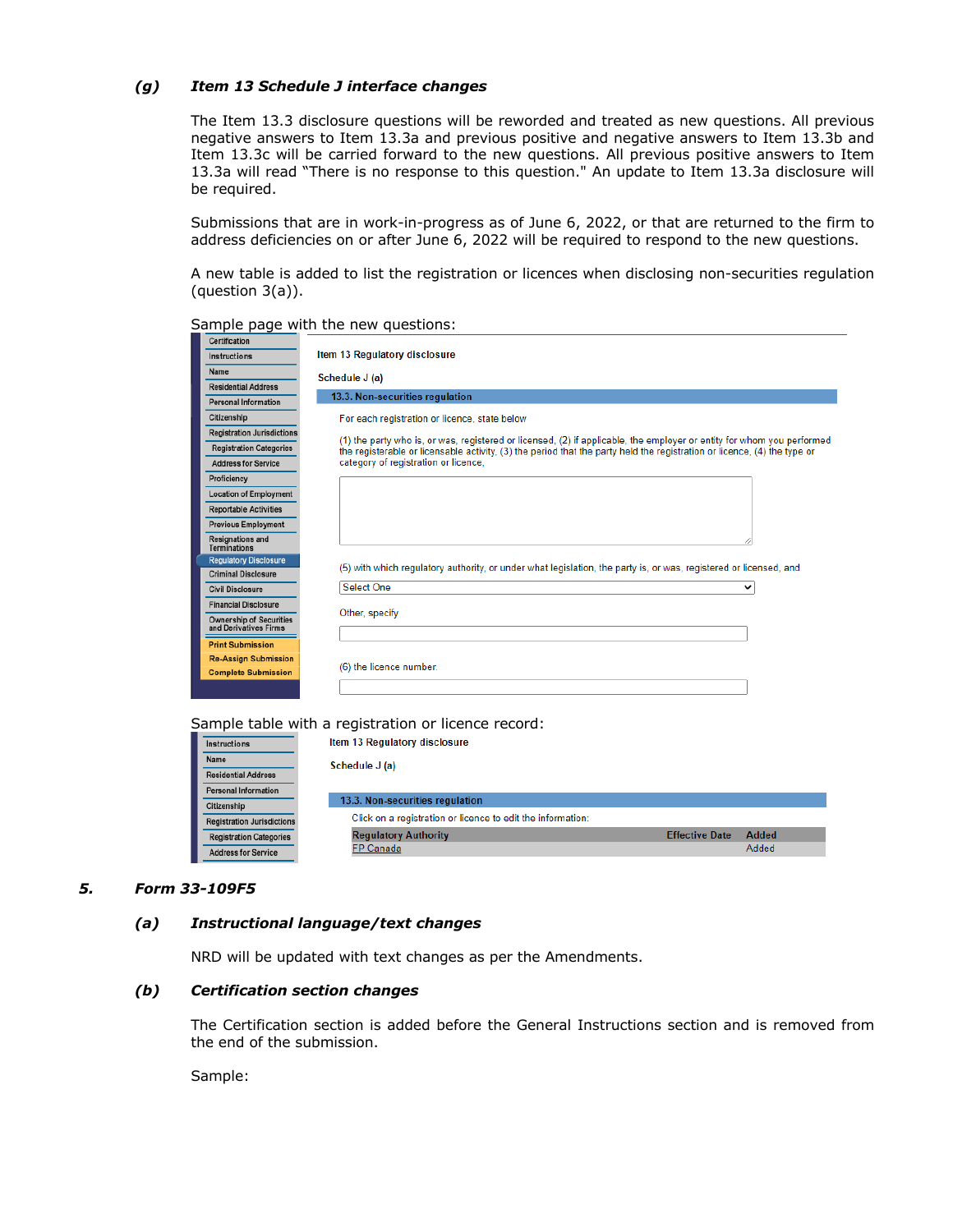| <b>Certification</b><br><b>Reportable Activities</b><br><b>Previous Employment</b> | WARNING - It is an offence to knowingly give false or misleading information to the regulator or the<br>securities regulatory authority.                                                                                                                                                                                                                                                                                                                   |
|------------------------------------------------------------------------------------|------------------------------------------------------------------------------------------------------------------------------------------------------------------------------------------------------------------------------------------------------------------------------------------------------------------------------------------------------------------------------------------------------------------------------------------------------------|
| <b>Re-Assign Submission</b>                                                        | <b>CERTIFICATION</b>                                                                                                                                                                                                                                                                                                                                                                                                                                       |
| <b>Complete Submission</b>                                                         |                                                                                                                                                                                                                                                                                                                                                                                                                                                            |
|                                                                                    | Individual                                                                                                                                                                                                                                                                                                                                                                                                                                                 |
|                                                                                    | I, the individual, certify to the regulator or, in Québec, the securities regulatory authority in each jurisdiction where I<br>am submitting this form and to any applicable self-regulatory organization (SRO) that                                                                                                                                                                                                                                       |
|                                                                                    | • I have read this form.<br>• I have read Form 33-109F4 and understand its questions and, for greater certainty, if the business location is<br>a residence, the notice in Item 9.<br>• I have discussed Form 33-109F4 with a branch manager, supervisor, officer or partner of my sponsoring firm                                                                                                                                                         |
|                                                                                    | and that to the best of my knowledge, the branch manager, supervisor, officer or partner is satisfied that I<br>understand all matters within Form 33-109F4, including the questions in Form 33-109F4.<br>• to the best of my knowledge and after reasonable inguiry, all of the information provided on this form is true<br>and complete, including information required to be disclosed by Form 33-109F4 that I am not changing with<br>this form, and, |
|                                                                                    | $\blacksquare$ if annicable I will limit my activities to those allowed by my category of registration and any RPO annroyal                                                                                                                                                                                                                                                                                                                                |

#### *(c) Item 9 instructional language changes*

The Notice regarding a business location that is a residence is added at the bottom of the section.

Sample:<br>Notice regarding a business location that is a residence

For the administration of securities legislation or derivatives legislation, including commodity futures legislation, or both, the regulator or, in Québec, the securities regulatory authority may require access to the business location to review the books, records and documents of the registered firm. If applicable, the SRO may also require access to the business location for the administration of the rules of the SRO.

If the business location specified in this form is a residence, the regulator, securities regulatory authority or SRO may request consent to enter the residence.

If consent is not provided, it may affect the ability of the regulator, securities regulatory authority or SRO to access the books, records or documents of a registered firm and to determine whether securities legislation, derivatives legislation (including commodity futures legislation) or the rules of the SRO are being complied with. As a result, the regulator, securities regulatory authority or SRO may take action if they are unable to access and review the books, records or documents of a registered firm held at the business location.

#### *(d) Item 10/11 submission title changes*

The Item 10/11 – Current/Previous Employment Change is amended by replacing the title with "Item 10/11 - Reportable/Previous Activities Change (formerly Current/Previous Employment Change)."

#### Sample:

Select a Notice 33-109F5

Item 10/11 - Reportable/Previous Activities Change (formerly Current/Previous Employment Change)

#### *(e) Item 10/11 instructional language changes*

The Instruction is added in the beginning of the section.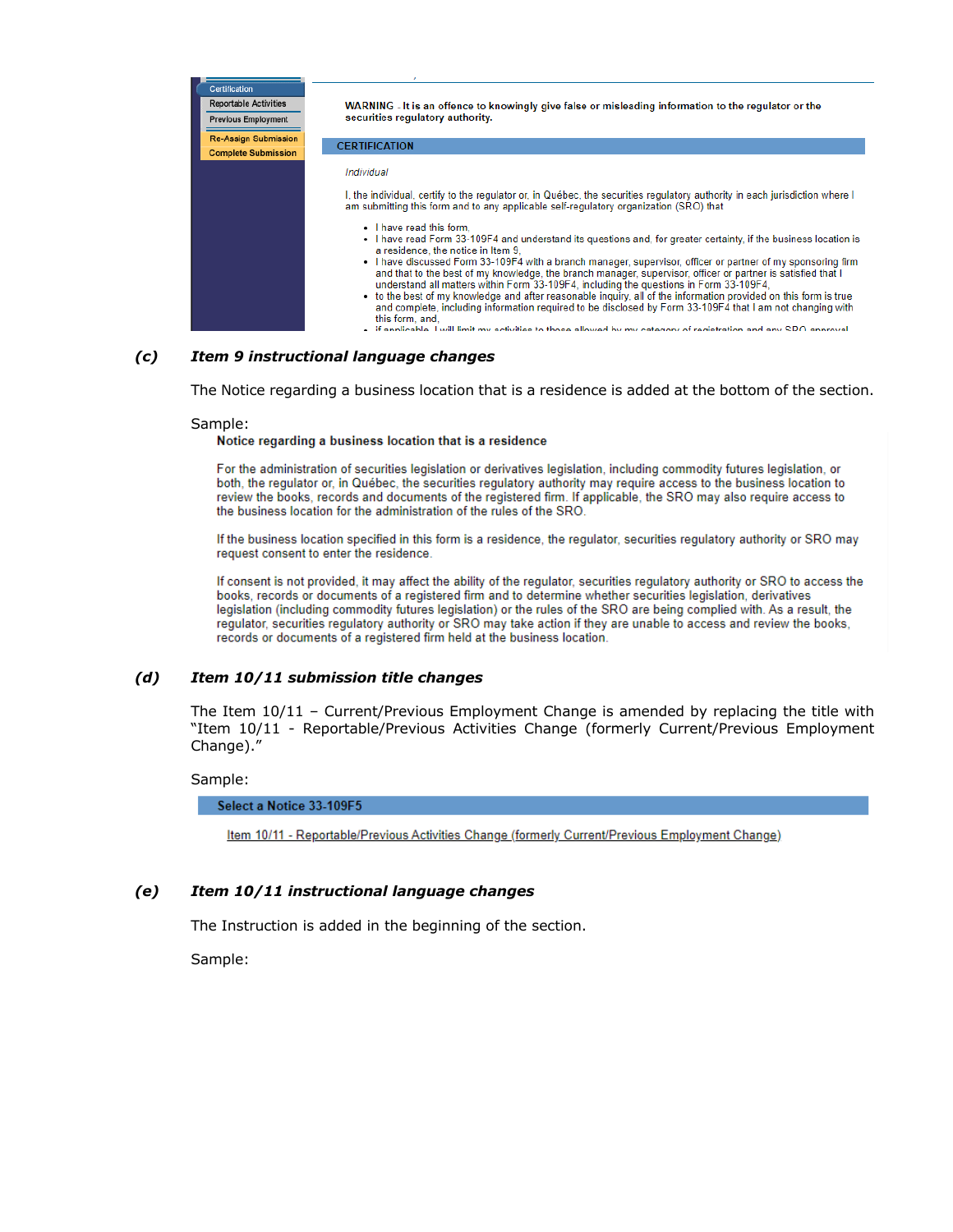

# *(f) Item 10 question changes*

A new mandatory question is added for all current reportable activities to provide all business title(s) and professional designation(s) for the activity. Submissions that are in work-in-progress as of June 6, 2022, or that are returned to the firm to address deficiencies on or after June 6, 2022 will be required to respond to the new question.

Sample:

(e) Provide all business title(s) and professional designation(s) you use for the activity.

# *(g) Item 13 Schedule J interface changes*

The Item 13.3 disclosure questions will be reworded and treated as new questions. All previous negative answers to Item 13.3a and previous positive and negative answers to Item 13.3b and Item 13.3c will be carried forward to the new questions. All previous positive answers to Item 13.3a will read "There is no response to this question." An update to Item 13.3a disclosure will be required.

Submissions that are in work-in-progress as of June 6, 2022, or that are returned to the firm to address deficiencies on or after June 6, 2022 will be required to respond to the new questions.

A new table is added to list the registration or licences when disclosing non-securities regulation (question 3(a)).

Sample page with the new questions: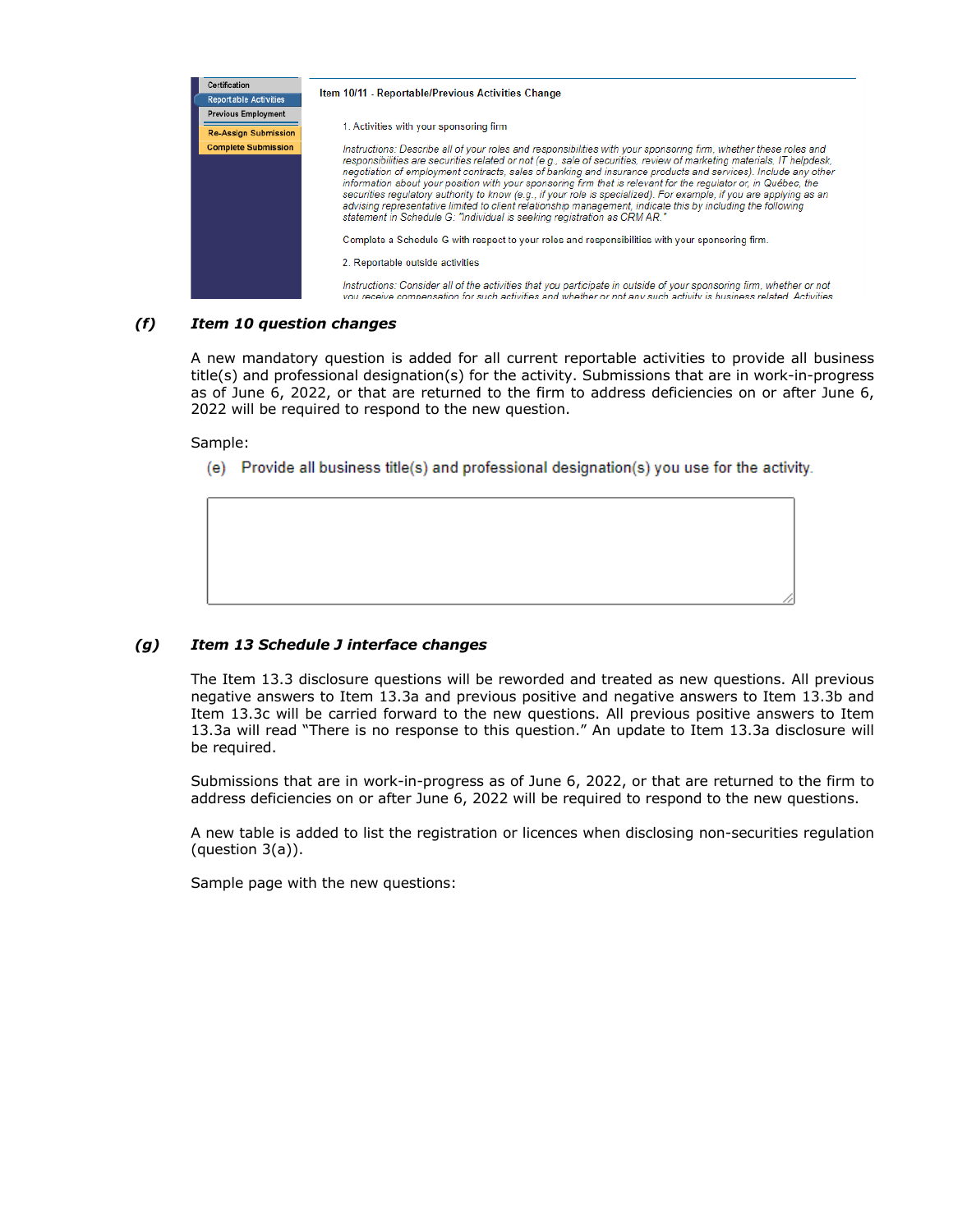| Certification                                             |                                                                                                                                                                                                                                                                                            |
|-----------------------------------------------------------|--------------------------------------------------------------------------------------------------------------------------------------------------------------------------------------------------------------------------------------------------------------------------------------------|
| <b>First Page</b>                                         | Item 13 - Regulatory Disclosure Change                                                                                                                                                                                                                                                     |
| <b>Re-Assign Submission</b>                               | Schedule J (a)                                                                                                                                                                                                                                                                             |
| <b>Complete Submission</b>                                | 13.3. Non-securities regulation                                                                                                                                                                                                                                                            |
|                                                           | For each registration or licence, state below                                                                                                                                                                                                                                              |
|                                                           | (1) the party who is, or was, registered or licensed, (2) if applicable, the employer or entity for whom you performed<br>the registerable or licensable activity, (3) the period that the party held the registration or licence, (4) the type or<br>category of registration or licence, |
|                                                           |                                                                                                                                                                                                                                                                                            |
|                                                           | (5) with which regulatory authority, or under what legislation, the party is, or was, registered or licensed, and                                                                                                                                                                          |
|                                                           | Select One<br>v                                                                                                                                                                                                                                                                            |
|                                                           | Other, specify                                                                                                                                                                                                                                                                             |
|                                                           |                                                                                                                                                                                                                                                                                            |
|                                                           | (6) the licence number.                                                                                                                                                                                                                                                                    |
|                                                           |                                                                                                                                                                                                                                                                                            |
|                                                           | Save & Continue >><br>Reset                                                                                                                                                                                                                                                                |
|                                                           | Sample table with a registration or licence record:                                                                                                                                                                                                                                        |
| Certification<br><b>First Page</b>                        | Item 13 - Regulatory Disclosure Change                                                                                                                                                                                                                                                     |
| <b>Re-Assign Submission</b><br><b>Complete Submission</b> | Schedule J (a)                                                                                                                                                                                                                                                                             |
|                                                           | 13.3. Non-securities regulation                                                                                                                                                                                                                                                            |
|                                                           | Click on a registration or licence to edit the information:                                                                                                                                                                                                                                |
|                                                           | <b>Effective Date</b><br><b>Regulatory Authority</b><br>Added                                                                                                                                                                                                                              |
|                                                           | Alberta Insurance Council<br>Added                                                                                                                                                                                                                                                         |

# *6. Form 33-109F7*

# *(a) Instructional language/text changes*

NRD will be updated with text changes as per the Amendments.

# *(b) Certification section changes*

The Certification section is added before the General Instructions section and is removed from the end of the submission.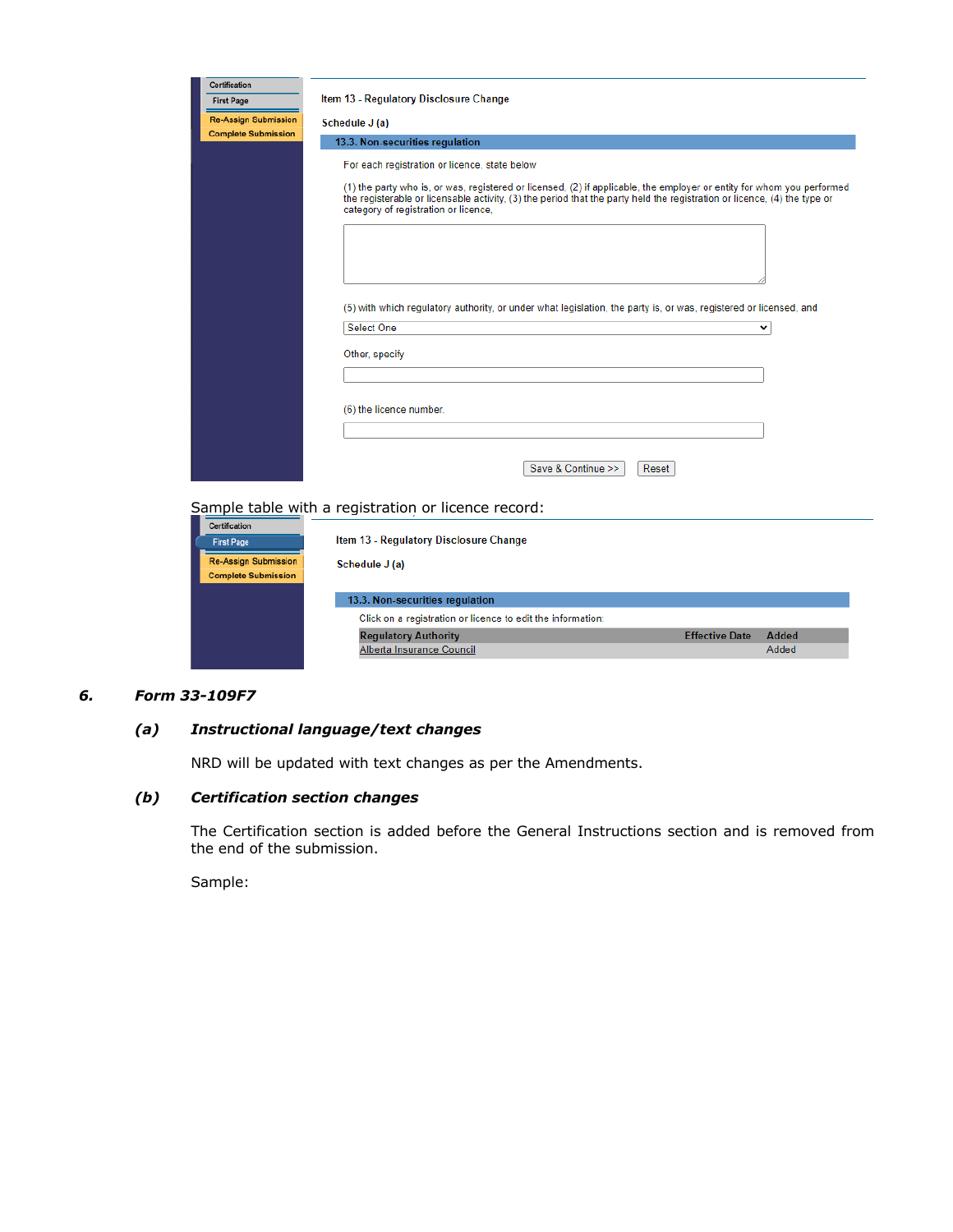Certification Instructions Name **Registration Jurisdictions Registration Categories Address for Service** Individual **Location of Employment Reportable Activities** Ownership of Securities<br>and Derivatives Firms **Confirm Permanent** Record  $\ddot{\phantom{0}}$ **Re-Assign Submission Complete Submission** Firm

WARNING - It is an offence to knowingly give false or misleading information to the regulator or the securities regulatory authority.

#### **CERTIFICATION**

I, the individual, certify to the regulator or, in Québec, the securities regulatory authority in each jurisdiction where I am submitting this form and to any applicable self-regulatory organization (SRO) that

- I have read this form and understand all matters within this form, including the questions and, for greater certainty, if the business location is a residence, the notice in Item 5,
- I have discussed this form with a branch manager, supervisor, officer or partner of my sponsoring firm and that to the best of my knowledge, the branch manager, supervisor, officer or partner is satisfied that I understand all matters within this form, including the questions,
- to the best of my knowledge and after reasonable inquiry, all of the information provided on this form is true and complete
- if applicable, I will limit my activities to those allowed by my category of registration and any SRO approval. and.
- the new sponsoring firm understands that if my registration was subject to any terms and conditions that were unsatisfied when I left my former sponsoring firm, those terms and conditions remain in effect and the The proposition agrees to assume any ongoing obligations that applied to the former sponsoring firm<br>in respect of my registration under those terms and conditions.

I consent to and authorize the collection, directly and indirectly, of personal information by each regulator, securities regulatory authority and SRO and to the use of my personal information as set out in Submission to jurisdiction and notice and consent for collection and use of personal information.

I, on behalf of the firm, certify to the regulator or, in Québec, the securities regulatory authority in each jurisdiction where the firm is submitting this form and to any applicable SRO that

- the individual identified in this form will be engaged by the new sponsoring firm as a registered individual or a permitted individual,
- I have, or a branch manager, supervisor, officer or partner has, discussed this form with the individual. To the best of my knowledge, the individual understands all matters within this form, including the questions, and
- the new sponsoring firm understands that if the individual's registration was subject to any undischarged terms and conditions when the individual left the individual's former sponsoring firm, those terms and conditions remain in effect and agrees to assume any ongoing obligations that apply to the former sponsoring firm in respect of the individual under those terms and conditions.

□ I, the authorized firm representative, am making this submission under authority delegated by the firm and the individual identified in this form. By checking this box, I certify that

(a) the firm provided me with all of the information on this form and makes the firm certification above,<br>(b) the individual provided the firm with all of the information on this form and makes the individual certification above, and

(c) the individual provided the above consent and authorization for the collection and use of the individual's personal information.

# *(c) Item 9 instructional language changes*

The Notice regarding a business location that is a residence is added at the bottom of the section.

#### Sample:

Notice regarding a business location that is a residence

For the administration of securities legislation or derivatives legislation, including commodity futures legislation, or both, the regulator or, in Québec, the securities regulatory authority may require access to the business location to review the books, records and documents of the registered firm. If applicable, the SRO may also require access to the business location for the administration of the rules of the SRO.

If the business location specified in this form is a residence, the regulator, securities regulatory authority or SRO may request consent to enter the residence.

If consent is not provided, it may affect the ability of the regulator, securities regulatory authority or SRO to access the books, records or documents of a registered firm and to determine whether securities legislation, derivatives legislation (including commodity futures legislation) or the rules of the SRO are being complied with. As a result, the regulator, securities regulatory authority or SRO may take action if they are unable to access and review the books, records or documents of a registered firm held at the business location.

#### *(d) Item 10 title changes*

The Current employment is amended by replacing the title with "Reportable activities."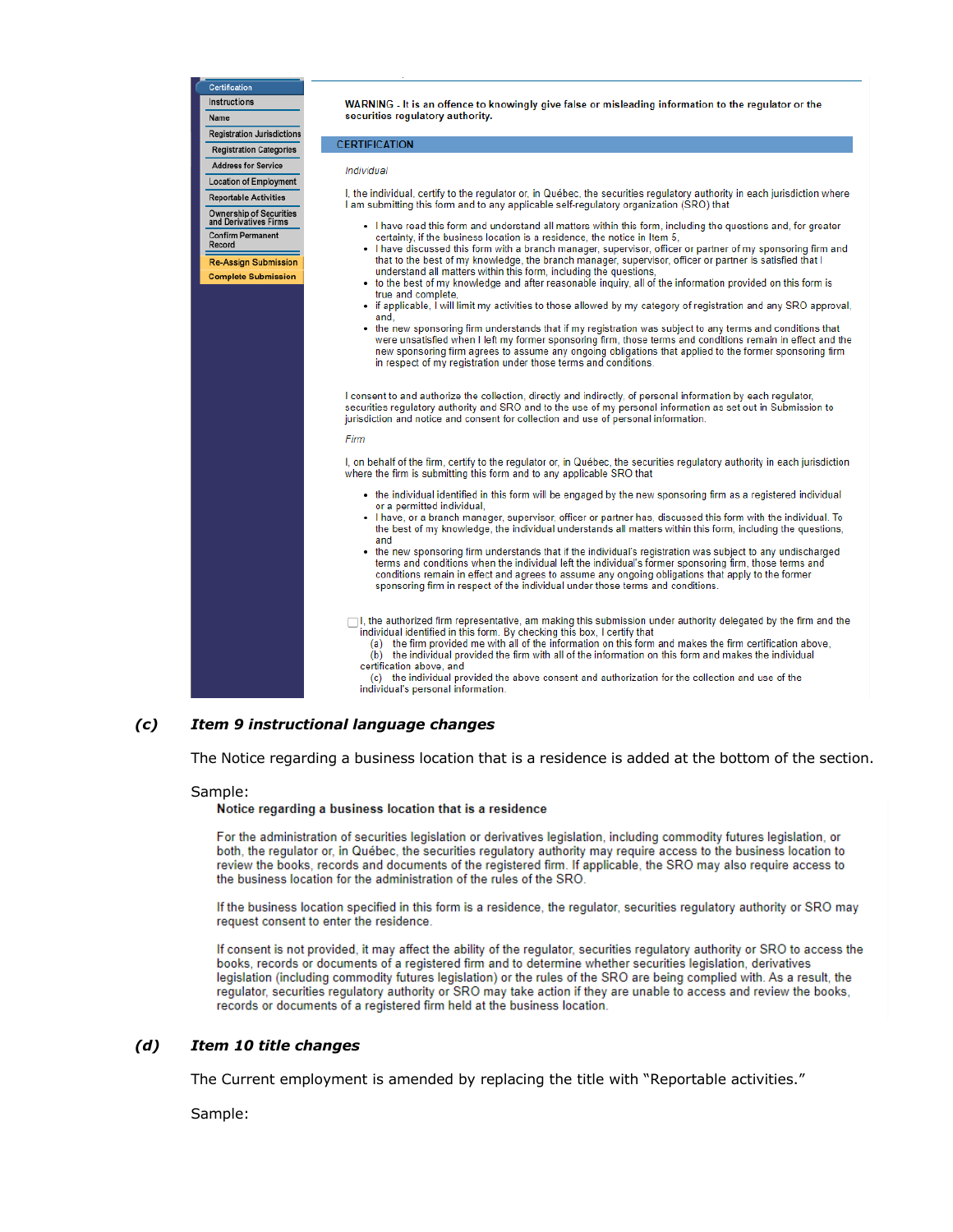

# *(e) Item 10 instructional language changes*

The Instruction is added in the beginning of the section.

| Sample:                                                 |                                                                                                                                                                                                                                        |
|---------------------------------------------------------|----------------------------------------------------------------------------------------------------------------------------------------------------------------------------------------------------------------------------------------|
| Certification                                           | <b>Reinstatement of Registration - Item 10 - Reportable activities</b>                                                                                                                                                                 |
| Instructions                                            |                                                                                                                                                                                                                                        |
| Name                                                    |                                                                                                                                                                                                                                        |
| <b>Registration Jurisdictions</b>                       | 1. Activities with your sponsoring firm                                                                                                                                                                                                |
| <b>Registration Categories</b>                          | Instructions: Describe all of your roles and responsibilities with your sponsoring firm, whether these roles and                                                                                                                       |
| <b>Address for Service</b>                              | responsibilities are securities related or not (e.g., sale of securities, review of marketing materials, IT helpdesk,<br>negotiation of employment contracts, sales of banking and insurance products and services). Include any other |
| <b>Location of Employment</b>                           | information about your position with your sponsoring firm that is relevant for the regulator or, in Québec, the                                                                                                                        |
| <b>Reportable Activities</b>                            | securities requlatory authority to know (e.g., if your role is specialized). For example, if you are applying as an                                                                                                                    |
| <b>Ownership of Securities</b><br>and Derivatives Firms | advising representative limited to client relationship management, indicate this by including the following<br>statement in Schedule G: "Individual is seeking registration as CRM AR."                                                |
| <b>Confirm Permanent</b><br>Record                      | Complete a Schedule G with respect to your roles and responsibilities with your sponsoring firm.                                                                                                                                       |
| <b>Re-Assign Submission</b>                             | 2. Reportable outside activities                                                                                                                                                                                                       |
| <b>Complete Submission</b>                              |                                                                                                                                                                                                                                        |
|                                                         | Instructions: Consider all of the activities that you participate in outside of your sponsoring firm, whether or not                                                                                                                   |

# *(f) Item 10 question changes*

A new mandatory question is added for all current reportable activities to provide all business title(s) and professional designation(s) for the activity. Submissions that are in work-in-progress as of June 6, 2022, or that are returned to the firm to address deficiencies on or after June 6, 2022 will be required to respond to the new question.

#### Sample:

(e) Provide all business title(s) and professional designation(s) you use for the activity.



# *7. Conversion of existing NRD information to reflect the Amendments*

# *(a) Individual Permanent Record and Permanent Record Report*

Upon implementation of NRD Release 3.5.3, the permanent and permanent record report for existing registrants will reflect the new questions in Item 10 along with the default answer "There is no response to this question." For Item 13.3, the old responses will move to history and can be viewed by selecting the 'Previous 33-109F4' button on the Item 13 page. The permanent record history for disclosure items (under 'Previous 33-109F4') will be re-organized to show historical information prior to the effective date of the applicable legislative amendment (i.e., Prior to 2009/09/28, if applicable). All previous negative answers to Item 13.3a and previous positive and negative answers to Item 13.3b and Item 13.3c will be carried forward to the new questions. All previous positive answers to Item 13.3a will read "There is no response to this question."

# *(b) Submissions in AFRs' Work In Progress (WIP) list*

Submissions in the AFR's WIP list that have not passed the completeness check, whether newly created or previously returned by a regulator, will be subject to the new certification, mandatory questions and related validations.